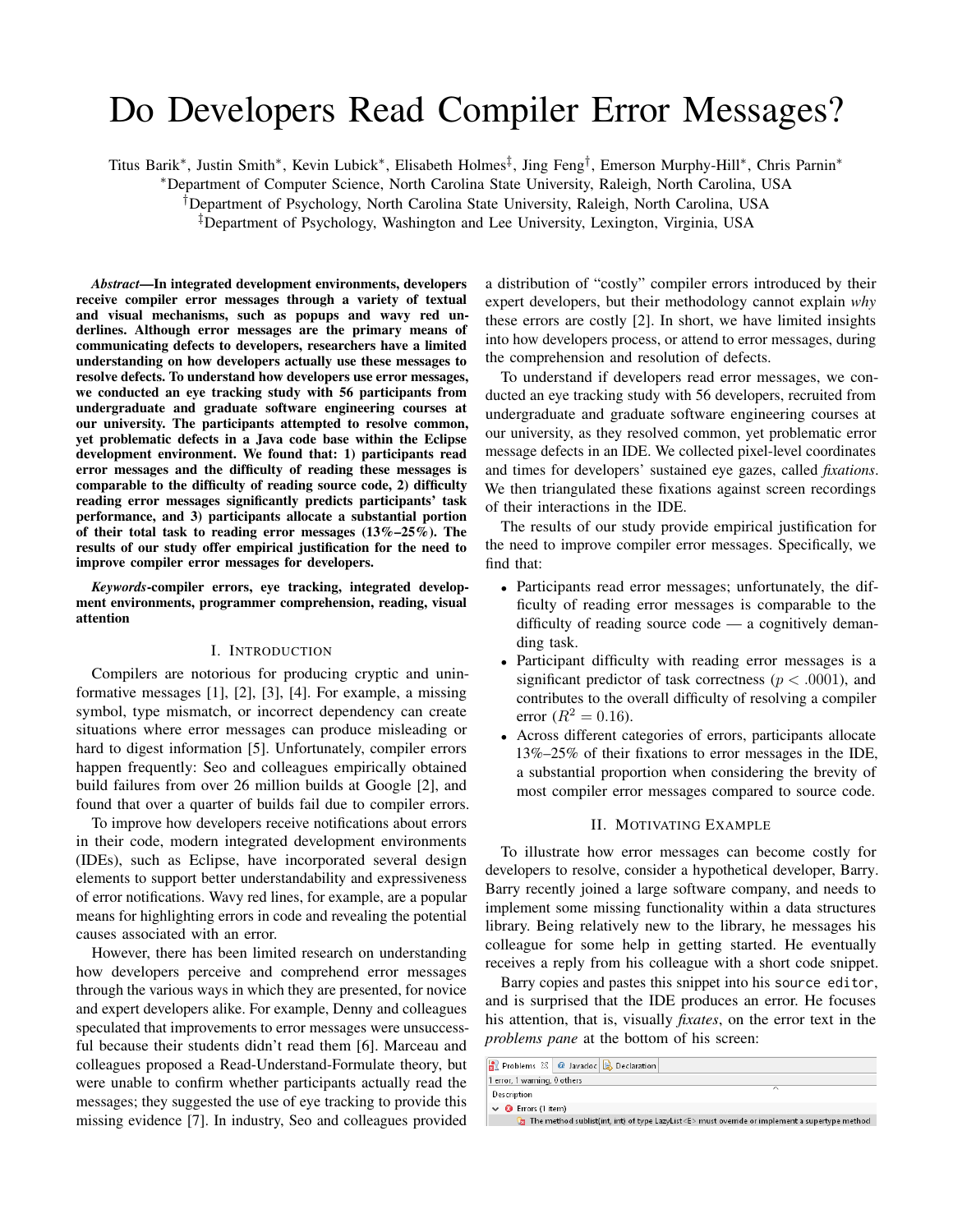He silently reads the message about the sublist method, and then double-clicks the error in the problems pane. This redirects the IDE to the source editor, and Barry confirms that the error is related to the code that he just added. In the margin of the source editor, he now notices a light bulb icon, which he hovers over to produce an *error popup*:

| $135^\circ$       | @Override                                                                                                |  |
|-------------------|----------------------------------------------------------------------------------------------------------|--|
| $\frac{136}{157}$ | The method sublist(int, int) of type LazyList <e> must override or implement a supertype method(s) {</e> |  |
|                   | final List <e> sub = decorated().subList(fromIndex, toIndex);</e>                                        |  |
| 138               | return new LazyList <e>(sub, factory);</e>                                                               |  |
| 139               |                                                                                                          |  |

Unfortunately, the popup is less helpful than he expected because it repeats the message he has already seen in the problems pane. Moreover, the error popup text is obscuring the method signature which is where he believes the problem is actually located.

Next, he notices the red wavy underline, which in Eclipse indicates the presence of an error. Barry hovers over the underline, releaving a *Quick Fix popup*. Unlike the error popup, the Quick Fix popup provides possible "fixes" that change the source code, in addition to the error message. He spends several seconds attending to both the error message and evaluating it against the proposed fixes. His gaze momentarily leaves the popup as his attention is drawn to the @Override annotation in the source code. He then *revisits* the popup because the fourth option also references this annotation:

|                       | sublist(final)int fromIndex, final int toIndex)                                                                                                                                                                                                                | ٠                    |
|-----------------------|----------------------------------------------------------------------------------------------------------------------------------------------------------------------------------------------------------------------------------------------------------------|----------------------|
| / LazyList <e>(s)</e> | : <e> sub = deco<mark>ng The method sublist(int, int) of type LazyList<e> must override or implement a supertype method</e></mark><br/>4 quick fixes available:</e>                                                                                            |                      |
|                       | Create 'sublist()' in super type 'AbstractCollectionDecorator <e>'<br/>• Create 'sublist()' in super type 'AbstractListDecorator<e>'<br/>Create 'sublist()' in super type 'AbstractSerializableListDecorator<e>'<br/>Remove '@Override' annotation</e></e></e> |                      |
|                       |                                                                                                                                                                                                                                                                | Press 'F2' for focus |

Barry knows the @Override annotation is used to inform the compiler that the current method should override a method in a parent class. To see if this is true, he navigates to the class declaration, and control-clicks on the parent class:

```
60 public class LazyList<E> extends AbstractSerializableListDecorator<E> {
       /** Serialization version */
62
```
He inspects the *outline pane*, which summarizes all of the methods in the class, and confirms that the parent class contains only unrelated methods like writeObject:



He's now convinced that his colleague may have inadvertently included the @Override annotation, which happens to not be applicable to his solution. He returns to the original class one last time, and applies the "Remove '@Override' annotation" fix. Eclipse rebuilds the project and he checks the problems pane one last time to see that the error is no longer present.

If you were Barry, would you have done anything differently? If not, you're not all that different from the participants in our own study, where 53 of the 55 participants adopted a similar comprehension and resolution strategy.

Unfortunately, this fix turns out to be incorrect. The actual problem is that the sublist method declaration is misspelled and should have been called subList, with a capitalized L. Barry might have discovered this misspelling had he navigated one more step up in the class hierarchy, to the grandparent class:

 $\triangle$ 1066 public List<E> subList(final int fromIndex, final int toIndex) { 107 return decorated().subList(fromIndex, toIndex); 108

Worse, this scenario is not isolated to Barry. For example, the highest-rated post on StackOverflow for the @Override annotation error suggests that it commonly occurs in situations where method names have been misspelled.<sup>1</sup>

Did Barry simply not pay enough attention to the error message? On close inspection, the error message does in fact mention supertype methods, though not explicitly by name. Or could it also be the case that the error message leads developers to prioritize certain solutions spaces for their code over others?

## III. METHODOLOGY

## *A. Research Questions*

In this study, we investigate the following research questions, and offer our rationale for each:

RQ1. How effective and efficient are developers at resolving error messages for different categories of errors? We ask this research question to assess the representativeness of our experimental tasks with respect to the costly error messages identified by Seo and colleagues [2], where costly is defined as frequency of the error times the median resolution time. Additionally, the results of this research question provide descriptive statistics to identify if some categories of defects are more difficult to resolve than others.

RQ2. Do developers read error messages? Although IDEs present error messages intended to be used by developers, the extent to which developers read these messages in their resolution process is an open question. Without answering this question, toolsmiths who are attempting to improve error messages may be misapplying their efforts. For instance, a developer might use the problems pane not to actually read the error message, but instead because they know that doubleclicking an error message in the pane is a convenient way to jump to the offending location in the source code.

RQ3. Are compiler errors difficult to resolve because of the error message? Resolving compiler errors within the IDE requires developers to perform a combination of activities, such as navigating to files and making edits to source code. One hypothesis is that certain compiler errors are difficult to resolve not because the error message itself is cryptic, but because the task requires intricate code modifications in order

<sup>1</sup>http://stackoverflow.com/questions/94361/ when-do-you-use-javas-override-annotation-and-why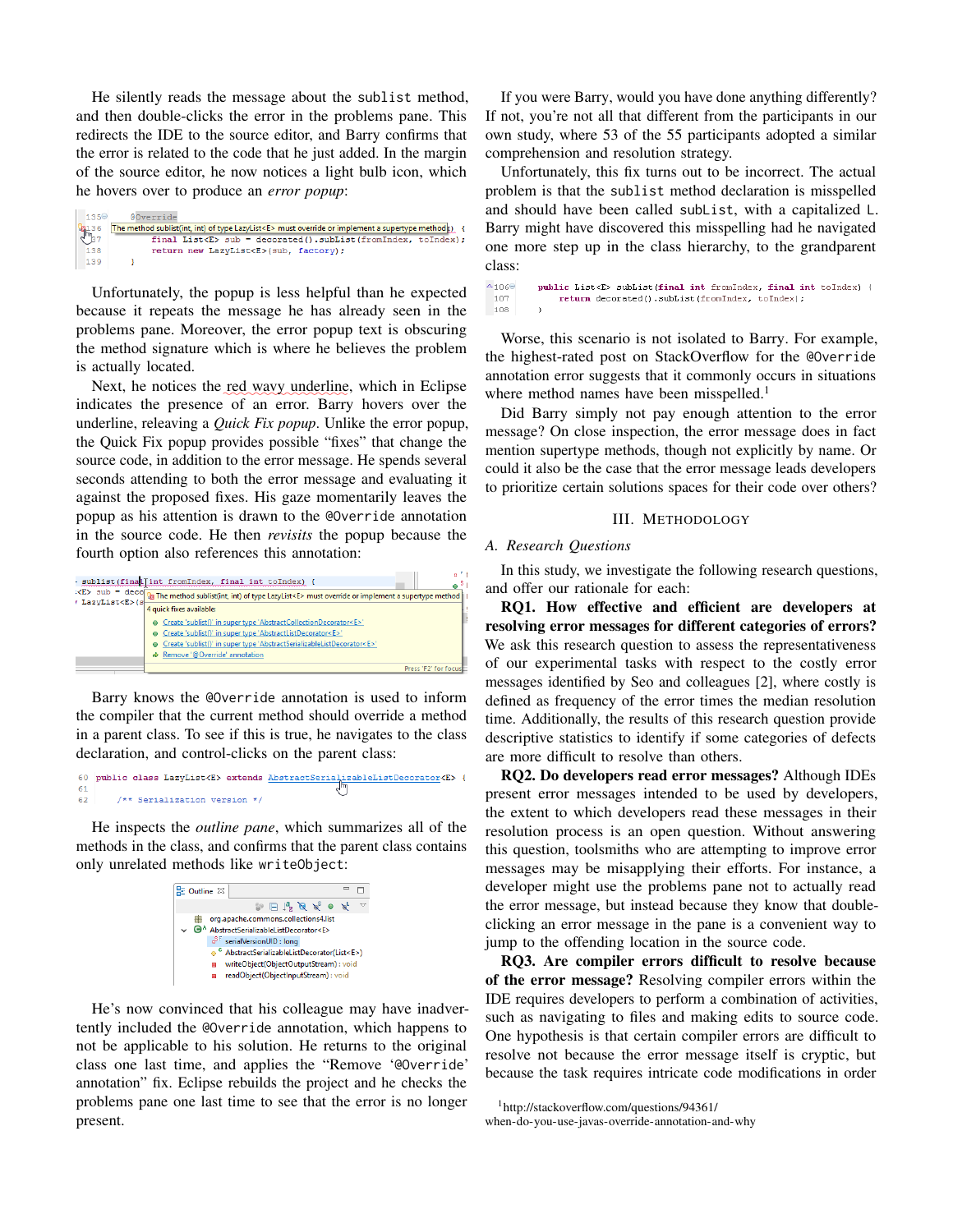to address the defect. Alternatively, it may be the case that the resolution requires only a simple code change to correct the defect, but a confusing error message hampers the developer from discovering the required code change. In short, we want to understand the extent to which poor error messages are harmful to the developer.

## *B. Study Design*

Participants. We recruited 56 students from undergraduate and graduate courses in software engineering courses at our university. Through a post-experiment questionnaire, participants reported an average of 1.4 years  $sd = 1.3$  of professional software engineering experience, that is, experience obtained from working as a developer within a company.

Siegmund recommends self-estimation questions as a good indicator for judging programming experience, especially when participants are students [8]. Following this guidance, we asked participants about their familiarity with Eclipse and their knowledge of the Java programming language. Participants self-rated their familiarity with the Eclipse development environment with a median rating of "Familiar with Eclipse (3)," using a 4-point Likert-type item scale ranging from "Not familiar with Eclipse (1)" to "Very familiar with Eclipse (4)." Participants self-rated their knowledge of the Java programming language with a median rating of "Knowledgeable about Java (3)," using a 4-point Likert-type item scale ranging from "Not knowledgeable about Java (1)" to "Very knowledgeable about Java (4)." Participants also self-reported demographic data. Participants reported a mean age of 24 years  $sd = 6$ ), 46 reported their gender as male, and 10 reported their gender as female.

All participants conducted the experiment in one of two eye tracking labs on campus, and both labs contained identical equipment. Participants received extra credit for participating in the study. The first and third authors of the paper conducted the study.

Tasks. We derived tasks in our eye tracking experiment from prior work conducted by Seo and colleagues, where they empirically obtained build failures from over 26 million builds at Google [2]. From this data, they identified costly error messages that occurred frequently in practice and were time consuming for developers to resolve. To constrain the study to under one hour, we selected the top errors from each category of costly error messages, for a total of ten error messages (Table I). Through an informal pilot study with two other lab members, we found that developers resolved each defect in under five minutes.

However, we did not have access to the actual source code which generated the errors in the Google study. As a substitute, we used the Apache Commons Collections<sup>2</sup> library and manually injected faults into this library to generate error messages.

We chose Apache Commons Collections for several complementary reasons. First, it provides a library of data structures,

such as lists, sets, and dictionaries, that are likely to be familiar to even first or second year students. Using such a library also allowed us to isolate the effects of developer difficulties in understanding error messages from that of unfamiliar code. Second, the library is open source, mature, and moderatelysized in terms of lines of code. Third, the library provides unit tests that can be used as a ground truth for the expected behavior of the code.

For each error, we introduced the error message into the Apache code through operations that could reasonably occur in actual development practices. For example, the @Override misspelling described in the motivating example (Section II) was applied based on comments on StackOverflow.

Tools and Apparatus. Participants used a Windows 8 machine with a 24-inch monitor, having a resolution of 1920x1080 pixels. The computer was connected to a GazePoint GP3 [9] eye tracking instrument, and this instrument was positioned directly below the monitor. GP3 software and drivers were installed on the computer to collect both the screen recording of the desktop environment and to synchronize the time of the recordings with the eye tracking instrument. Participants used an external keyboard and mouse to interact with the computer. The experimenters also installed custom scripts on the machine so that they could remotely load participant tasks.

We choose the Eclipse IDE [10] for this study because its presentation of errors, for example, through the problems pane and Quick Fix popups, are characteristic of the way errors are presented in other modern IDEs such as IntelliJ [11] and Visual Studio [12]. A default Eclipse installation was deployed on the machine, with minimal customizations. Specifically, we disabled Eclipse themes and turned off rounded edges on windows to facilitate subsequent detection during the data cleaning phase of the research.

#### *C. Procedure*

Onboarding. All participants signed a consent form before participating in the study.<sup>3</sup> Using a script, the experimenter verbally instructed participants with the details of the study. Participants were informed that they would be identifying and resolving ten source code defects, to be presented as compiler error messages in their IDE. Participants were given five minutes per task. If the participants finished early, they were asked to alert the experimenter and proceed to the next task. After two minutes, participants were also provided the option to discontinue the task.

We asked participants to provide a reasonable solution for the defect that they felt best captured the intention of the code. For example, although deleting all the files in the project might remove the compiler defect, it would be highly unlikely that this is an intended resolution. We told participants they were not expected to successfully fix all the defects, and that some defects might be more difficult than others.

<sup>2</sup>http://commons.apache.org/proper/commons-collections/

<sup>&</sup>lt;sup>3</sup>North Carolina State University IRB 5372, "Evaluating text and visual notifications in integrated development environments during debugging tasks."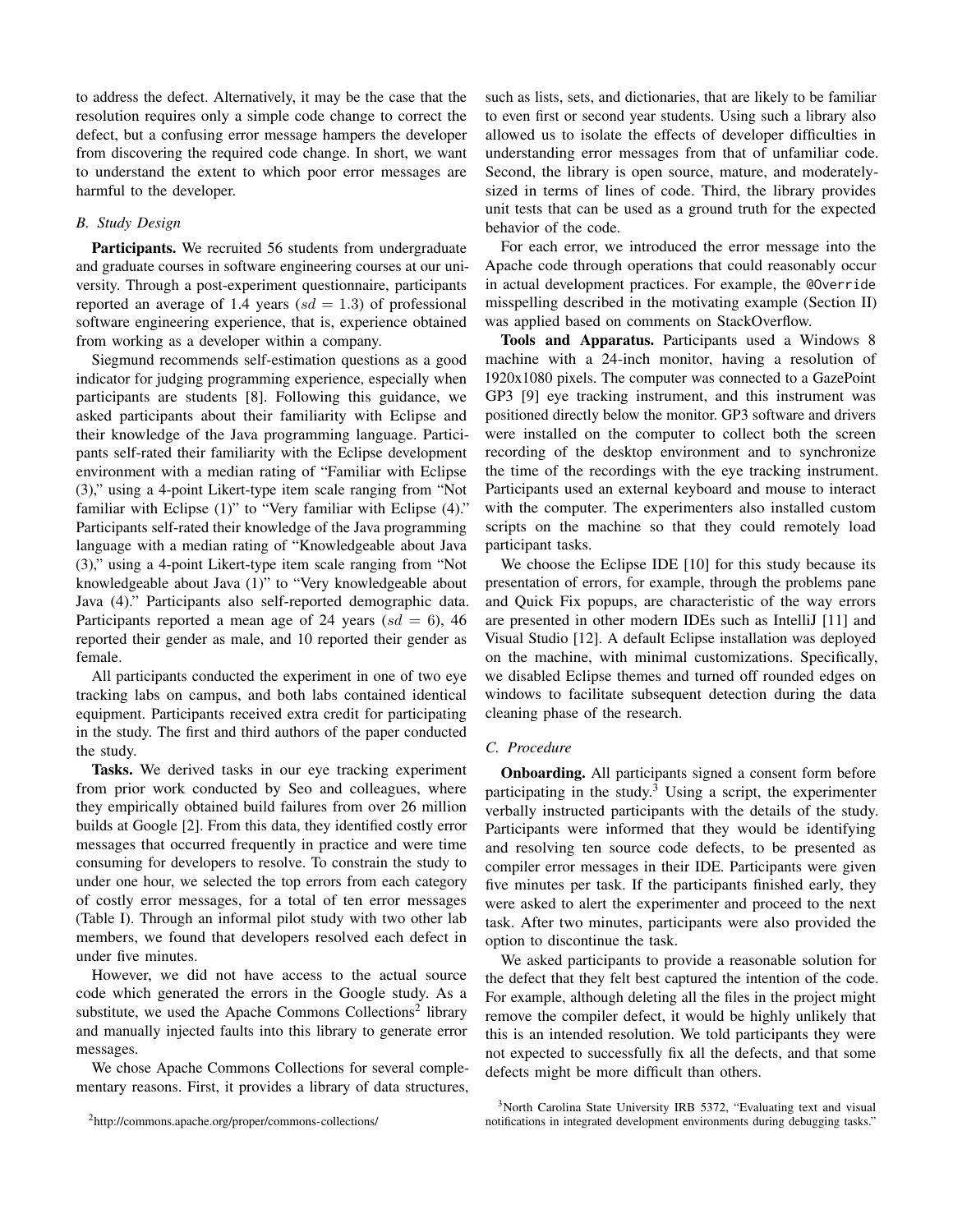|                                  | <b>TABLE I</b> |  |
|----------------------------------|----------------|--|
| PARTICIPANT COMPILER ERROR TASKS |                |  |

| <b>Task</b>     | Error Message <sup>1</sup>                                                                                                    | Package   | Category      | <b>Defect Introduced</b>                                                                                    |
|-----------------|-------------------------------------------------------------------------------------------------------------------------------|-----------|---------------|-------------------------------------------------------------------------------------------------------------|
| T1              | The method sublist(int, int) of type LazyList <e><br/>must override or implement a supertype method</e>                       | List      | Semantic      | Renamed sublist to sublist, breaking existing<br>@Override annotation.                                      |
| T2              | The type CursorableLinkedList <e> must implement<br/>the inherited abstract method List<e>.isEmpty()</e></e>                  | List      | Semantic      | Deleted is Empty method from abstract parent class.                                                         |
|                 | The type NodeCachingLinkedList <e> must implement<br/>the inherited abstract method List<e>.isEmpty()</e></e>                 |           |               |                                                                                                             |
| T <sub>3</sub>  | The import org.apache.commons.collections3<br>cannot be resolved (  repeated 50 times)                                        | Map       | Dependency    | Changed version of collections4 to non-existent<br>collections3 library in import statements.               |
| T4              | The method get() is undefined for the type<br>Queue <e></e>                                                                   | Oueue     | Dependency    | Renamed method invocation from element () to non-<br>existent $get()$ .                                     |
| T <sub>5</sub>  | The method $add(E)$ in the type Collection $\le$ is<br>not applicable for the arguments (int,<br>capture#8-of ? extends E)    | Set       | Type mismatch | Added additional argument of 0 to add method call.                                                          |
| T <sub>6</sub>  | Type mismatch: cannot convert from<br>Set <map.entry<k, v="">&gt; to Set<map.entry<v, k="">&gt;</map.entry<v,></map.entry<k,> | Map       | Type mismatch | Swapped key and value in dictionary from<br>Entry <k, v=""> to Entry<v, k="">.</v,></k,>                    |
|                 | Type mismatch: cannot convert from<br>Set <map.entry<v.k>&gt; to Set<map.entry<k.v>&gt;</map.entry<k.v></map.entry<v.k>       |           |               |                                                                                                             |
| T7              | Unhandled exception type InstantiationException                                                                               | Map       | Other         | Changed less specific exception Exception to<br>IllegalAccessException, which is not thrown by<br>the code. |
| T8              | Duplicate method next() in type<br>EntrySetMapIterator <k, v=""></k,>                                                         | Iterators | Other         | Copied and pasted next method to create duplicate<br>method.                                                |
|                 | Duplicate method next() in type<br>EntrySetMapIterator <k, v=""></k,>                                                         |           |               |                                                                                                             |
| T <sub>9</sub>  | Cannot make a static reference to the non-static<br>type E                                                                    | Oueue     | Semantic      | Added static modifier to readObject method.                                                                 |
| T <sub>10</sub> | Syntax error on token "default", : expected<br>after this token                                                               | Map       | Syntax        | Removed: from default: in switch statement.                                                                 |

<sup>1</sup> For each error message, we compile the defective version of the code under Open JDK to replicate the compiler-internal error message key from the Seo and colleagues study at Google [2]. The Eclipse version of this message is shown to the participants.

Because of limitations with the eye tracking equipment, we asked participants to leave the Eclipse window full-screen. We also asked them to not use any resources (such as a web browser) outside of the Eclipse, because doing so would confound external information with error messages in the IDE. However, we permitted participants to use any of the features available within Eclipse, as long as these features did not change any of the Eclipse preferences or install any new Eclipse packages.

Finally, we provided the participants with a notifications sheet, which detailed all of the locations where error message information could appear in the IDE.

Calibration. The eye tracker must be calibrated for each participant. To avoid repeating the calibration, we requested participants to adjust their seating to a position that would feel comfortable for the duration of the study. We conducted a 9 point calibration using the software provided by the eye tracker, in which participants must fixate on circles that appear at different locations on the screen. To confirm that the calibration had successful applied, we conducted a stimuli task in the Eclipse environment. For this task, we asked the participant to

navigate to the About dialog box within the Help menu, and read the version number of Eclipse. We also asked them to read a provided warning message in the problems pane of the IDE. Together, these tasks established a baseline for calibration.

Experiment. To control for learning effects, participants sequentially received one of ten tasks in randomized order. Participant were not allowed to revisit previous tasks, nor were they allowed to ask questions to the experimenter. Participants received no feedback on the correctness of their solution. On average our participants took approximately 45 minutes to complete the study. Following the experiment, participants completed a post-questionnaire about basic demographic information and experience.

## *D. Data Collection and Cleaning*

Data collection. For each participant and task, we collected screen recordings in video format (at 10 frames per second) and a time-indexed data file containing all eye movements recorded by the eye tracking instrument.

Data cleaning of titles. We used the OpenCV computer vision library [13] to process videos on a frame-by-frame basis. To obtain the currently opened source file, we used the Tesseract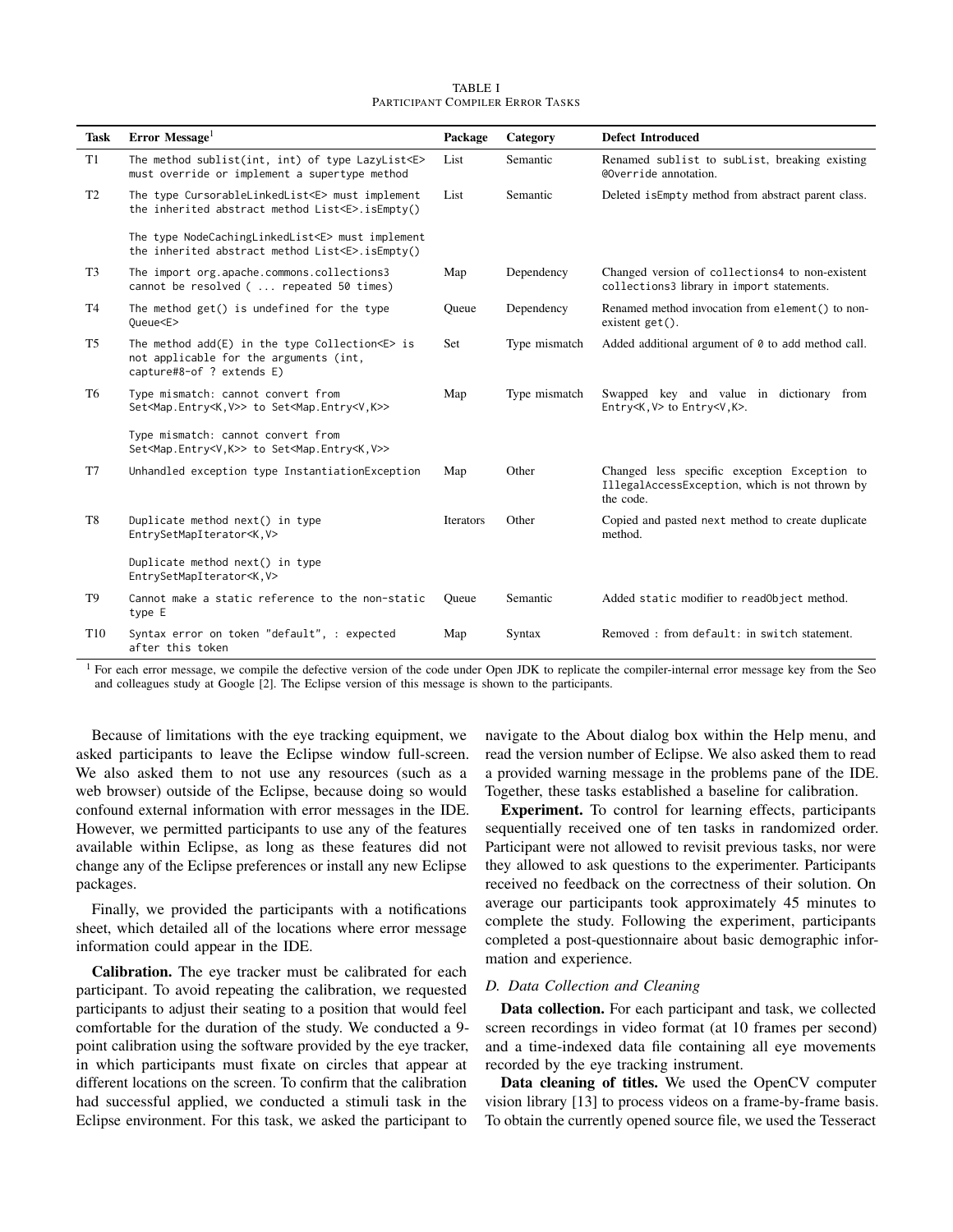OCR engine to identify the titlebar for each frame [14]. Due to errors in OCR translation, we performed two data cleaning steps on the title. First, we cropped each frame to only the title bar and scaled it by a factor of three to artificially increase the font size. Second, we modified Tesseract to recognize only alphanumeric characters, dash (-), period (.), and forward slash  $($ <sup> $\prime$  $)$ </sup>.

After Tesseract processing, several OCR errors remained. Thus, we applied a Gestalt pattern matching algorithm [15] to match the OCR'd title against the known set of all Java files in the Apache Commons Collection library.<sup>4</sup> We manually added the strings, Java - Eclipse, which appears in the title when no file is open, as well as several classes from the java.util package to this processing step. The output of this step a list of the title associated with each frame.

Data cleaning of areas of interest. Areas of interest (AOIs) are labeled, two-dimensional rectangular regions of the screen that represent a logical component within the interface. In our experiment, we first characterized four areas of interest that are typically always present on the screen: 1) the explorer pane, which appears on the left-side of the screen and allows the developer to navigate the project files, 2) the outline pane, which appears on the right-hand side of the screen and contains a list of methods for the current class, 3) the problems pane, at the bottom of the screen and contains a list of the identified errors and warnings in the project, and 4) the source editor, which appears in the center of the screen and contains the source code.

We characterized two additional areas of interest that transiently displayed error messages: 1) the error popup, which appears when the developer hovers over the icon in the margin of the source editor, and 2) the Quick Fix popup, which appears when the developer hovers over the red wavy underline on program elements in the source code, or when they activate the Quick Fix feature explicitly.

To support automatic detection of each of the six areas of interest, we implemented several techniques. For fixed-sized AOIs, such as the popups, we extracted isolated screen captures of each popup and saved them as *templates*. For dynamicallysized AOIs, we extracted the boundaries of the essential features of the elements, and then performed a calculation to dynamically compute its bounding rectangle. For example, to identify the source editor, we internally match against three *sub-templates*: the top-left tab, the top-right minimize button, and a thin horizontal line that delimits the source code from any panes below it.

At this point, we have computationally usable templates that represent meaningful areas of interest, and we need to identify where these templates occur within video frames. To do this, we used a template matching algorithm provided by OpenCV. This algorithm essentially takes a given template, and slides it over the entire frame. For every overlap, the algorithm computes a normalized score between 0.0 and 1.0, where 0.0 represents the least likely match, and 1.0 represents a perfect match. Through trial-and-error, we found that a threshold of 0.95 yields accurate detection of AOIs. Because this is a computationally demanding operation, we down-sampled both the templates and the video frames to 50% of their original size to reduce the number of pixels needing to be processed at each frame. We then upscaled the identified pixel locations to map them to the original video locations. The output of this procedure is a data file containing the identified AOIs for each video frame and the bounding box of that AOI.

Data cleaning of fixations. The eye tracking instrument internally has a proprietary algorithm for differentiating fixations, or sustained eye gazes, from other types of rapid eye movement that naturally occurs as people process information. However, the instrument has systematic measurement error in that the fixations locations are misaligned by a constant factor. Thus, for each of the participants' tasks, we used the stimuli task as a baseline to determine the initial horizontal and vertical offset. For the remaining tasks, we adjusted the baseline as necessary.

After performing offset adjustment, we used the GazePoint software to extract a list of fixations. For each record in the list, the record contains the time it began, its duration, and its coordinates.<sup>5</sup>

## IV. ANALYSIS

# *A. RQ1: How effective and efficient are developers at resolving error messages for different categories of errors?*

We calculated the effectiveness for each task by using correctness as a proxy for effectiveness. For us to consider a solution to be correct, the solution must pass all of the unit tests in the Apache Commons Collections library after removal of the compiler error. Otherwise, the solution is considered incorrect. Next, we cataloged and binned the incorrect solutions observed for each task, with the intuition that if unsuccessful participants make the same types of mistakes, there is some common underlying cause.

We calculated efficiency from two time-derived metrics: time to complete task, and participant effort. For time to complete task, we extracted the start and end times from the videos using the icon in the problems pane label as a trigger, using transitions of the icon from errors to no errors to indicate task boundaries. Tasks for which no end transition was found were marked as a timeout. Participants who declined to continue the task and did not resolve the defect were also assumed to timeout.

For participant effort, we calculated a metric called response time effort [16]. Intuitively, if incorrect solutions are achieved in significantly less time than correct solutions, then it would suggest that participants are not expending sufficient effort to reasonably resolve a compiler error message. That is, the participant may simply be careless, irrespective of the quality of the compiler error message or the difficulty of the task. We performed a two-tailed t-test between task times, excluding timeouts, under correct and incorrect solution conditions to gauge response time effort.

<sup>&</sup>lt;sup>4</sup>In Python, this algorithm is available as get closest match.

<sup>&</sup>lt;sup>5</sup>In the GazePoint software, this corresponds to the FPOGS, FPOD, FPOGX and FPOGY columns.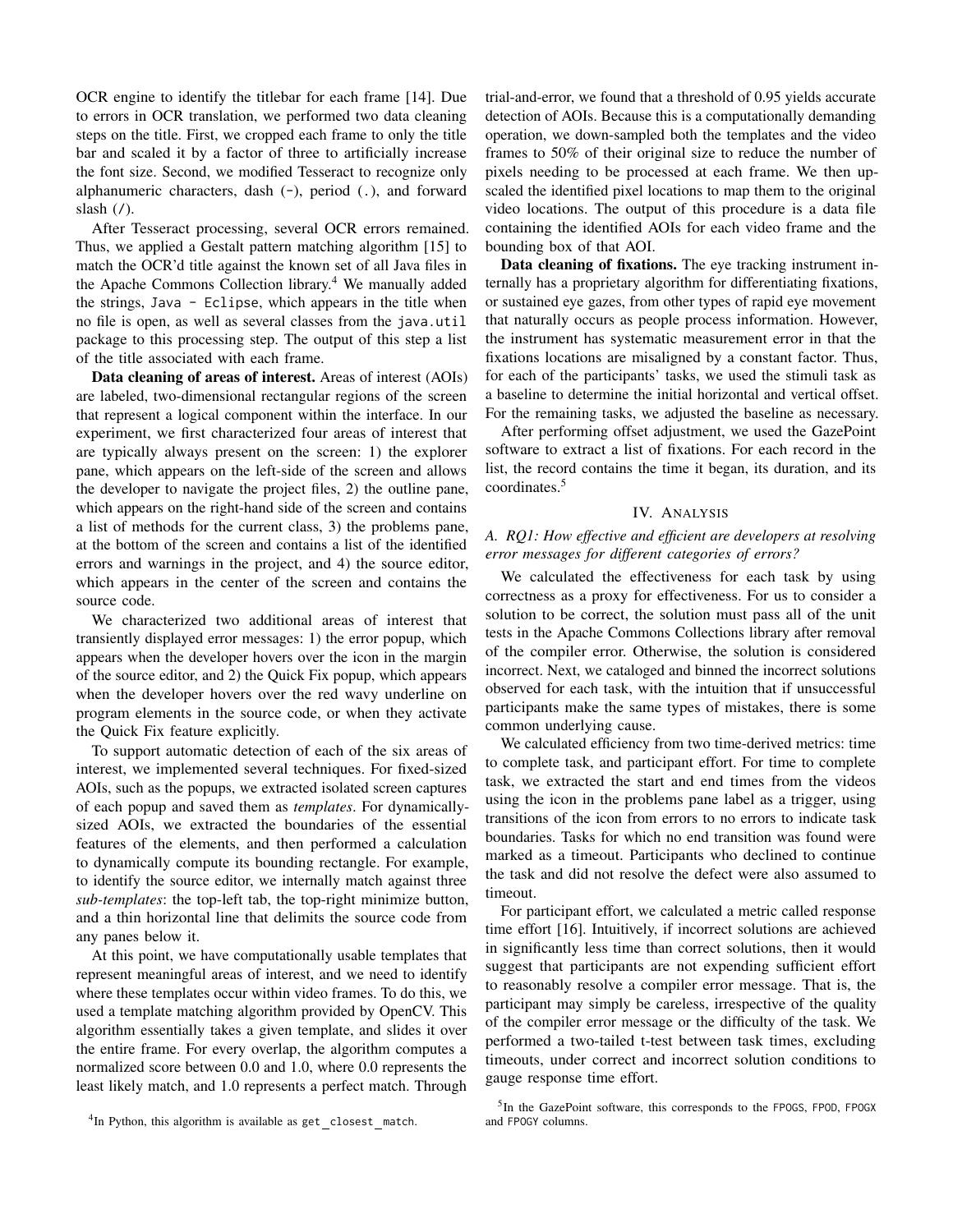#### *B. RQ2: Do developers read error messages?*

Determining if developers are reading error messages through overt experimental designs is surprisingly tricky. For example, asking participants to think aloud as they resolve error message tasks adds a cognitive burden that has been found to negatively impact task performance [17]. Directly questioning the participant at the end of each task can introduce socialdesirability and prime the participants' behavior for subsequent tasks [18], thus causing them to read error messages more carefully than they otherwise would have. Moreover, visual attention is a largely subconscious process; participants in visual attention tasks, such as reading, only have a rudimentary awareness of how they allocate their attention [19]. The use of eye tracking to answer this research question mitigates these issues, but introduces one of its own: eye tracking data is noisy. For example, routine, involuntary movements such as rubbing eyes and adjusting hair can block the eye tracking camera, introducing spurious data points. Our analysis techniques are constrained to those that are robust in the presence of noise.

Previous eye tracking work by Rayner modeled "reading" as distribution times of fixations under a variety of visual stimuli [20]. Rayner characterized the distribution times of fixations under different reading conditions, such as silent and oral reading. Through a meta-analysis, Rayner found that the mean fixation time of a distribution increases with the difficulty of the text.

For fixations within the source code and error message AOIs, we replicated this analysis, postulating that developers must read at least the source code in order to resolve a compiler error message as a baseline.

We then characterized the distribution of source code, error messages, and silent reading (provided by Rayner [20]) through a symmetric Kullback-Leibler (KL) divergence, for each of pair of distributions. Essentially, KL divergence is an information-based measure of disparity: the larger the value of the divergence between two distributions, the more information is "lost" when one distribution is used to model the second distribution [21].

Finally, to understand how developers allocate their attention to error messages against other areas of interest, for each task, we computed across participants the percentage of fixations for the areas of interest in the task.

# *C. RQ3: Are compiler errors difficult to resolve because of the error message?*

Although Seo and colleagues identified a distribution of costly error messages [2], this does not automatically imply that the reason the error message is costly to resolve is due to the error message itself. For example, an error message about a mismatched brace may be easy to comprehend for the developer, yet costly to resolve because the developer must spend most of their effort in the source code editor to identify where to add or remove a brace. In answering this research question, our goal is specifically to understand the extent to which difficulties with reading error messages can be attributed to task performance difficulties.

To understand if compiler errors are difficult to resolve because of the error message, we used the eye tracking measure of *revisits*, that is, leaving an area of interest and then subsequently returning to it, as a measure of reading difficulty. In prior work, Jacobson and Dodwell identified the relationship that increasing fixation revisits to an area of text is a measure of increased reading difficulty for that area [22].

To answer this question, we computed a nominal logistic model between correctness and revisits to error messages. The output of the model is a probability of correctness against the number of visits, over a distribution of tasks.

To evaluate the model, we computed the Nagelkerke's coefficient of determination,  $R^2$  [23]. Of course, there are many variables that influence whether or not a developer will be successful at resolving a compiler error, such as previous knowledge, experience, and familiarity with the code [24]. Consequently, we expect that the coefficient of determination will be low, because reading difficulty is only a second-order variable for these other factors. Fortunately, reading difficulty latently encodes many of these variables: if a developer has little experience with a particular error message, this lack of experience should manifest itself through how they read the error message.

We also evaluated the model using a likelihood-ratio Chisquare test  $(G^2)$  computed between a *full* model, using the number of revisits as a predictor variable, against a *reduced* or intercept-only model, fit without any predictor variables. If the addition of a predictor variable is identified by the test as significant ( $\alpha$  < 0.05), then the predictor variable significantly improves the fit of the model.

## V. VERIFIABILITY

To support replication of our findings, we have provided several materials on our website.<sup>6</sup> The website contains the videos of each of the participants' tasks. Additionally, we provide a data file containing all gazes for the tasks, and a cleaned data file containing only the fixations for the tasks. To support verification, we provide annotated diagnostic videos of participants' tasks that display rendered rectangles on identified areas of interest as the video plays. Finally, we provide data files from the output of our data cleaning process.

## VI. RESULTS

# *A. RQ1: How effective and efficient are developers at resolving error messages for different categories of errors?*

Table II summarizes the solution the developer makes based on our correctness criteria. For every task, at least one participant made a code change congruent with the correct solution, which indicates that it is at least possible to make a correct fix for every task given the information in the error messages. The distribution of correct and incorrect solutions are clearly skewed for many of the tasks. For example, only two participants generated correct solutions for T1, and only one participant generated a correct solution for T2. And for

<sup>6</sup>http://go.barik.net/gazerbeams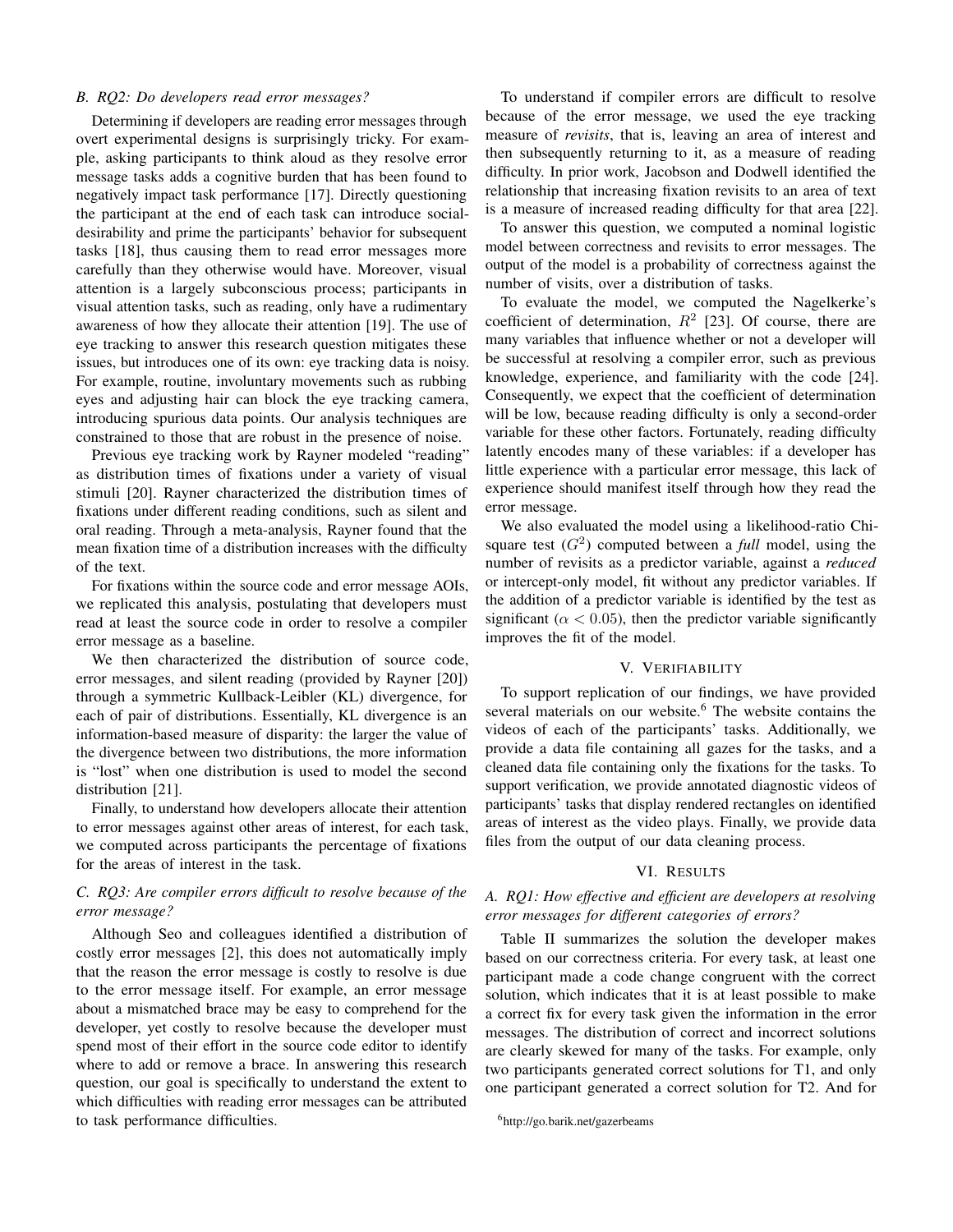TABLE II OVERVIEW OF TASK PERFORMANCE

|                |                  | <b>Correct</b> | <b>Incorrect</b> |          |                   |               | <b>Timeout</b> |  |  |
|----------------|------------------|----------------|------------------|----------|-------------------|---------------|----------------|--|--|
| <b>Task</b>    | $\boldsymbol{n}$ | $\%$           | $\boldsymbol{n}$ | %        | $n_{\text{bins}}$ | $\, n$        | $\%$           |  |  |
| T1             | 2                | 4%             | 47               | 85%<br>П | 2                 | 6             | 11%            |  |  |
| T <sub>2</sub> |                  | 2%             | 49               | 91%      |                   | 4             | 7%             |  |  |
| T <sub>3</sub> | 30               | 55%            | 0                | $0\%$    | 0                 | 25            | 45%            |  |  |
| T <sub>4</sub> | 36               | 65%            | 10               | 18%      | 3                 | 9             | 16%            |  |  |
| <b>T5</b>      | 49               | 89%<br>п       | 5                | 9%       | C                 |               | 2%             |  |  |
| T6             | 55               | 100%           | 0                | $0\%$    | $\Omega$          | 0             | 0%             |  |  |
| T <sub>7</sub> | 22               | 40%            | 23               | 42%      |                   | 10            | 18%            |  |  |
| T <sub>8</sub> | 48               | 87%<br>П       | 5                | 9%       |                   | $\mathcal{D}$ | 4%             |  |  |
| T <sub>9</sub> | 28               | 51%            | っ                | $4\%$    | C                 | 25            | 45%            |  |  |
| T10            | 50               | 91%            |                  | 9%       | 3                 | 0             | 0%             |  |  |

 $\frac{1}{n_{\text{bins}}}$  indicates the number of observed incorrect solution types for each task, that is, the cardinality of the incorrect solution set.



Fig. 1. The time required for developer to commit to a solution that is correct or incorrect. Nearly all tasks (exceptions, T8 and T10) have high variance in resolution time to arrive, irrespective of correctness.

tasks T5, T6, T8, and T10, nearly all or all participants arrived at the correct solution.

The  $n_{\text{bins}}$  columns in Table II indicates, for every incorrect solution, the types of solutions provided by the participants. For example, consider T1, the problem Barry faced in our motivating example (Section II). Recall that the correct solution to this problem is to rename the sublist method to subList. Participants provided two incorrect solutions to this problem. They either removed the @Override annotation, which suppresses the error but does not resolve the defect, or they created a stub sublist method in the parent class, without recognizing the existing similarly-named method. Across all tasks, participants converged to a small set of incorrect solutions.

Figure 1 illustrates a violin plot of the time required for developers to apply a resolution for both correct and incorrect solutions. The dashed lines indicate quartile boundaries for each task. For incorrect solutions, timeouts are excluded from the plot. Like Seo and colleagues, we also found large variation in the time required to arrive at a solution for nearly all tasks [2]. For some tasks, however, such as T8 and T10, most participants



Fig. 2. Comparison of fixation time distributions for silent reading of English passages, reading source in the editor, and reading of error messages.

were able to correctly resolve the defect, and with relatively tight variation in time to resolution. As Seo and colleagues defined costly in terms of both frequency of occurrence and median time to resolution [2], it is likely these errors are costly because they are arise frequently as a nuisance for developers, not because they are particularly difficult to resolve.

For response time effort, a t-test identified a significant difference in resolution time between correct and incorrect solutions  $(t(20.24) = 2.86, p = 0.0045)$ , with incorrect solutions requiring an additional mean time of 20 seconds  $sd = 7$ ) over the correct solution. The results of this test provide support that participants provided sufficient effort in attempting to solve the task, and rejects the hypothesis that participants chose an incorrect solution because it most quickly resolved the defect.

## *B. RQ2: Do developers read error messages?*

Figure 2 illustrates the distribution of known silent reading durations against the distribution of fixation times for error message areas of interest in our tasks. For visualization purposes, the distributions are normalized as a probability density function. That is, the probability of a random fixation to fall within a particular region is the area under the curve for that region.

The mean fixation time for reading in the source code editor is 394ms ( $sd = 240$ ,  $n_{fix} = 81098$ ). In comparison, previous work found that silent reading of English passages of text yield mean fixation times of  $275 \text{ms}$  ( $sd = 75$ ), and that for reading and typing English passages yield a mean fixation time of 400ms (sd not provided in original study by Rayner) [20]. Thus, reading source code is much more difficult than reading a general English passage, and marginally less difficult than the activity of typing while reading.

We compute the KL divergence between the source editor distribution and error message distribution ( $D_{KL} = 0.059$ ), source editor distribution and silent reading distribution  $(D_{KL} = 3.38)$ , and error message distribution and silent reading distribution ( $D_{KL} = 2.37$ ). From the relatively small KL divergence between the source editor distribution and the error message distribution, we conclude that error message reading is comparable to source code reading  $(u = 419 \text{ms})$ ,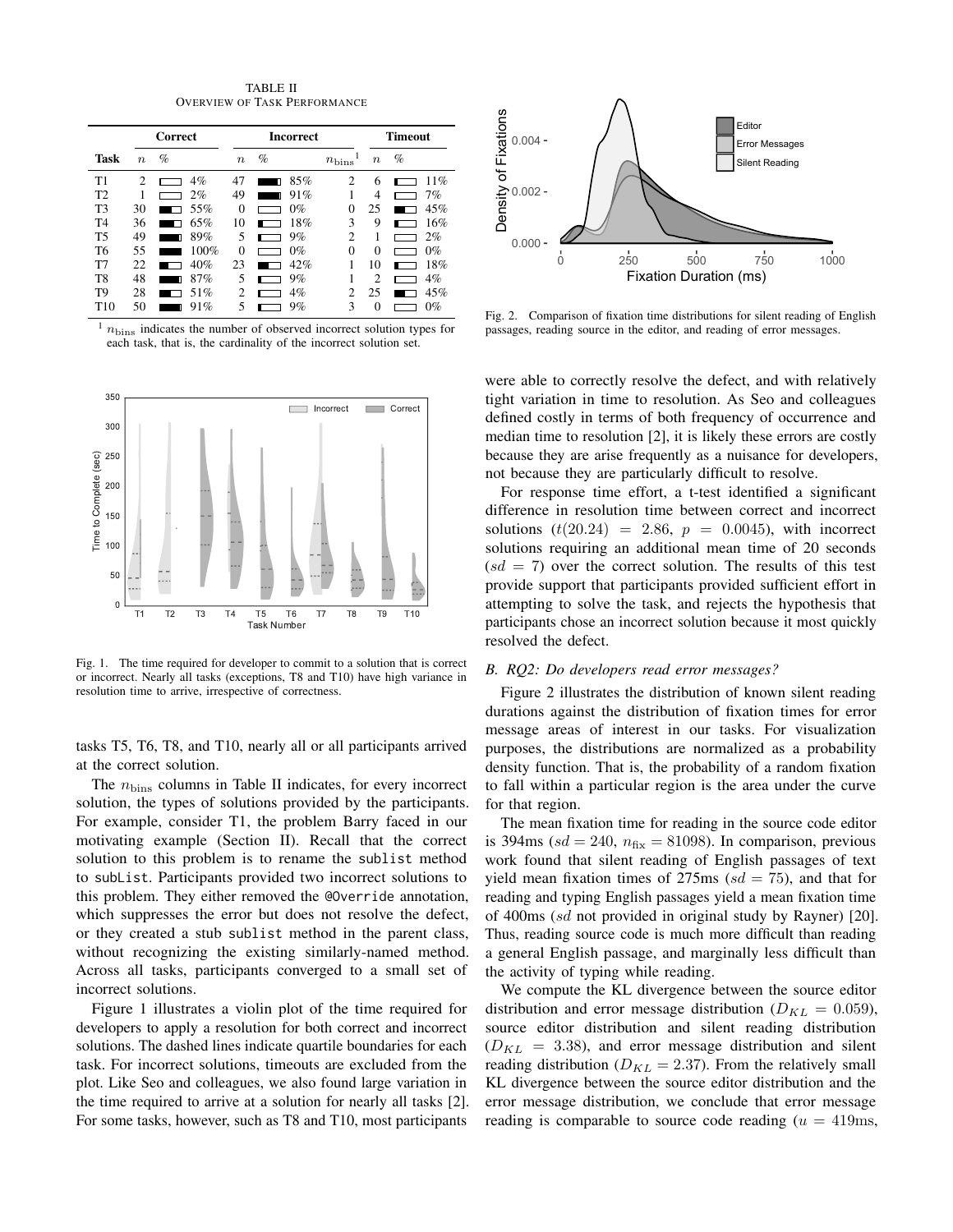TABLE III PARTICIPANT FIXATIONS TO AREAS OF INTEREST

|                                    | <b>Task</b>    |                |                |                |                |     |      |                |                |                 |
|------------------------------------|----------------|----------------|----------------|----------------|----------------|-----|------|----------------|----------------|-----------------|
| Area of Interest                   | T1             | T <sub>2</sub> | T <sub>3</sub> | T <sub>4</sub> | T <sub>5</sub> | T6  | T7   | T8             | T9             | T <sub>10</sub> |
| Source editor                      |                |                |                |                |                |     |      |                |                |                 |
|                                    | 66%            | 66%            | 74%            | 79%            | 68%            | 65% | 78%  | 68%            | 80%            | 65%             |
| Error areas                        | ▬              | ш              | п              | П              | ▬              |     | п    |                | п              | ш               |
|                                    | 23%            | 23%            | 15%            | 14%            | 23%            | 25% | 15%  | 17%            | 13%            | 20%             |
| Navigation areas                   | П              | П              | П              | г              | п              | п   | п    |                | г              | П               |
|                                    | 10%            | 11%            | 11%            | 6%             | 9%             | 11% | 7%   | 15%            | 7%             | 15%             |
| Error Areas Breakdown <sup>1</sup> |                |                |                |                |                |     |      |                |                |                 |
| Error popup                        | $\blacksquare$ |                |                |                |                | n   |      |                |                | n.              |
|                                    | 1%             | 0.5%           |                | 0.4%           | 0.7%           | 2%  | 0.5% | 1%             | 1%             | 2%              |
| Problems pane                      | п              | ▬              | п              | п              | ▬              | ▬   | П    | ┓              | п              | п               |
|                                    | 12%            | 19%            | 15%            | 11%            | 16%            | 17% | 9%   | 14%            | 11%            | 16%             |
| Quick Fix popup                    | г              | n              |                | n              | п              | n,  | п    | $\blacksquare$ | ×              | $\blacksquare$  |
|                                    | 10%            | 3%             |                | 3%             | 6%             | 5%  | 6%   | 1%             | 1%             | 2%              |
| <b>Navigation Breakdown</b>        |                |                |                |                |                |     |      |                |                |                 |
| Explorer pane                      | п              | п              |                | г              | п              |     | ▬    |                | г              | ш               |
|                                    | 10%            | 8%             | 10%            | 5%             | 8%             | 11% | 6%   | 12%            | 5%             | 14%             |
| Outline pane                       | $\blacksquare$ | п              |                | ä              | $\blacksquare$ | ä,  |      | п              | $\blacksquare$ | $\bullet$       |
|                                    | 1%             | 3%             | 1%             | 1%             | 1%             | 1%  | 1%   | 3%             | 1%             | 1%              |

<sup>1</sup> To understand reading, the error areas breakdown aggregates areas of interest to those that provide the text of the error message.

 $sd = 270$ ,  $n_{fix} = 18573$ ), and unlikely to be a different activity than reading.

Another perspective on understanding whether developers read error messages is to examine how they allocate their fixations across different areas of interest during the task (Table III). Across tasks, we found that participants spent 65%–80% of their fixations in the source editor, with 13%– 25% of their fixations on error message areas of interest. Most participants use the error message information in either the problems pane and Quick Fix popup; the error popup is rarely used.

Both the KL divergence analysis and the allocation of fixations to the task support that developers are reading messages.

## *C. RQ3: Are compiler errors difficult to resolve because of the error message?*

A Chi-squared test reveals a statistically significant difference between the number of revisits and the outcome of correctness over a distribution of tasks  $(df = 1, G<sup>2</sup> = 60.9, p < .0001)$ . This suggests that the number of revisits, a proxy measure for reading difficulty [22], is a significant predictor variable for the task difficulty. However, Nagelkerke's coefficient of determination for the logistic fit is low ( $R^2 = 0.16$ ), which implies that reading difficulty is only one of many factors that contribute to the overall difficulty of a task.

Figure 3 presents this statistical result more intuitively as a plot of the nominal logistic model for the number of revisits to error messages against the probability of the developer applying a correct solution for the task. The dotted line indicates the regression fit, separating correct and incorrect task solutions. Tasks are plotted against the number of revisits, and randomly



Fig. 3. Nominal logistic model of number of revisits on error message areas of interest against probability of applying a correct solution. As revisits to error messages increase, the probability of successfully resolving a compiler error decreases.

jittered vertically above and below the regression fit to help facilitate visualization. From the figure, we can see that as the number of revisits increases, more incorrect tasks fall above the regression fit. Thus, task difficulty is attributable to the reading difficulty of error messages.

## VII. DISCUSSION

From the results of our research questions, we identify three problem areas in current development environments, and offer suggestions for toolsmiths towards addressing these problems.

Error messages are not situationally-aware (RQ1). Although our tasks covered the distribution of costly errors, the way in which the defects themselves can manifest is situationally-dependent. For example, consider T2, in which through a merge the method isEmpty() has inadvertently been deleted from the parent class, AbstractLinkedList<E>, whose children are CursorableLinkedList<E> and NodeCachingLinkedList<E>.

This causes the compiler to emit two error messages:

```
The type CursorableLinkedList <E> must implement the
inherited abstract method List<E>.isEmpty()
```
The type NodeCachingLinkedList<E> must implement the inherited abstract method List<E>.isEmpty()

For this message, it is not surprising that developers would be led to believe that they should implement the isEmpty() method in both classes. Indeed, all participants except for one came to this incorrect conclusion (Table I,  $n_{\text{bin}} = 1$ ).

Instead, consider if the compiler had presented the following alternative message:

The type AbstractLinkedList<E> must implement the inherited abstract method List<E>.isEmpty()

Given the fact that our participants took cue from the error messages in the first error message set, it is plausible that participants would have arrived at the correct solution, adding the missing method to the AbstractLinkedList<E> class, if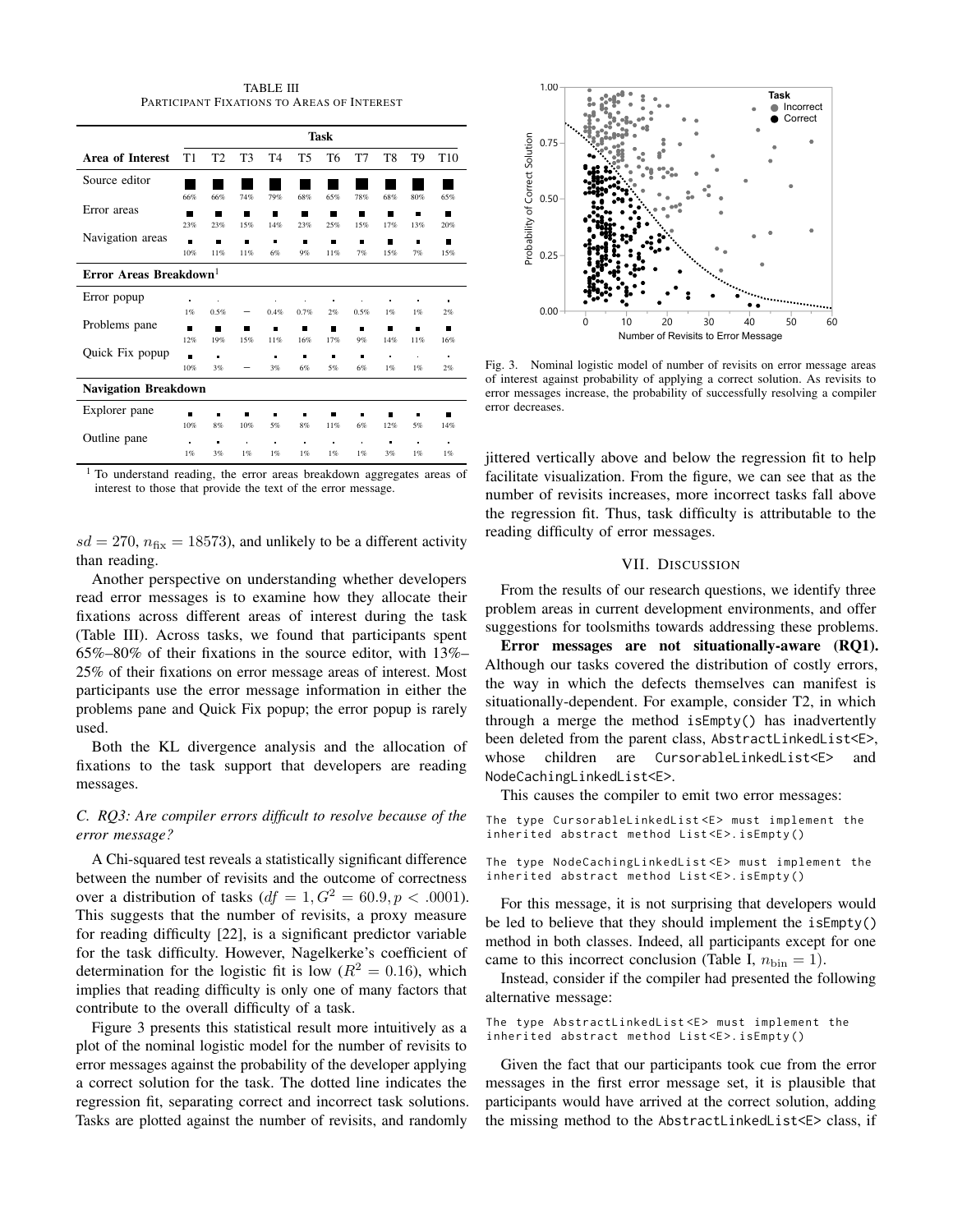

Fig. 4. Emerging error reporting systems like LLVM scan-build provide stark contrast to those of conventional IDEs. Here, scan-build presents error messages for a potential memory leak as a sequence of steps alongside the source code to which the error applies.

they had instead been presented with the second error message. Unfortunately, it's difficult for the compiler to know which of these messages would be more appropriate to present to developer without having situational information, such as recent edit history.

Compiler designers may want to consider incorporating situational awareness into their choice of presentation to aid developers in more accurately identifying and resolving the root cause of a defect.

Error messages appear to take the form of natural language, yet are as difficult to read as source code (RQ2). Although we expected error message mean fixations to be somewhat higher than silent reading due to more technical language, we were surprised to find that error messages were not only significantly more difficult to read than the silent reading of natural language, they were also slightly more difficult to read than even the source code.

To postulate why this might be, let's return to Table I. Consider an error message as in T4, which reads:

```
The method get () is undefined for the type Queue <E>
```
Even for relatively short error messages like this one, participants spent 14% of their time in the total task with fixations across essentially nine "words." Prior research in language cognition for bilingual sentence reading has found that switching languages is associated with a cognitive processing cost [25]. Similarly, one explanation for the apparent difficulty of reading error messages is that error messages consist of both natural language ("is undefined for") and code ("Queue<E>"), but are not entirely either. Consequently, developers must contextswitch between two different modalities of reading to fully capture the information presented in an error message, leading to increased reading difficulty.

A second explanation for why error messages are comparable in difficulty to reading source code is because reading error messages requires the developer to also switch between the error message and the source code in order to understand the

full context of the task. For example, a developer might read "The method get()" and then suspend their reading of the error message to determine in the source editor the calling context of this method and figure out why and whether it should be called. In this case, error presentation approaches such as those found in LLVM scan-build [26] may prove beneficial to developers (Figure 4). Unlike conventional error messages, which decouple the error message from the code context, scanbuild presents the error as a sequence of steps that the developer can follow alongside in the context of the code to which the error message applies.

Tools fail developers in the presence of compiler errors (RQ3). While difficult error messages are a significant predictor of correctness, the low  $R^2$  from RQ3 suggests that other factors exist which affect the difficulty of a resolution task. For example, in addition to reading error messages, participants in our study also had fixations within navigation areas of interest for 6%–15% of the total task.

In observing the participant videos for these tasks, we found several instances where participants attempted to use tools that fail in the presence of a compiler error message during navigation-related tasks. As one example, a participant in T8 attempted to navigate to the appropriate method through a usage of that method. Although the Eclipse IDE would reveal both locations, it makes no special effort to distinguish the two methods, leading to potential visual disorientation within their IDE [27]:

· K org.apache.commons.collections4.iterators.EntrySetMapIterator.next() · K org.apache.commons.collections4.iterators.EntrySetMapIterator.next() Press 'F2' for focus

In T8, yet another participant was aware of a tool within the IDE to facilitate comparison between two methods, but they could not recall how to invoke it. This example illustrates how tools that support understanding of a defect may be just as important as tools that provide a resolution. But unlike Quick Fix popups, which appear automatically, comprehension tools such as Compare With must be invoked manually by the developer. Analogous to Quick Fix popups, perhaps toolsmiths should offer "Quick Understanding" popups, which recommend appropriate tools, such as Compare With, that are known to be helpful in understanding a particular compiler error. Our own work in defect resolutions provides a starting point for automatically bringing relevant tools to the developer to help with comprehension [28].

## VIII. LIMITATIONS

Although we derived our errors based on frequency and difficulty of resolution from a prior Google study [2], we could not ensure that we used the similar phrasing in our replication of error messages. Google uses a proprietary version of OpenJDK with custom messages not available to the general public. We also do not have access to the source code that generated these errors. As a result, the messages we use in Eclipse are not identical to those previously studied. Instead, in our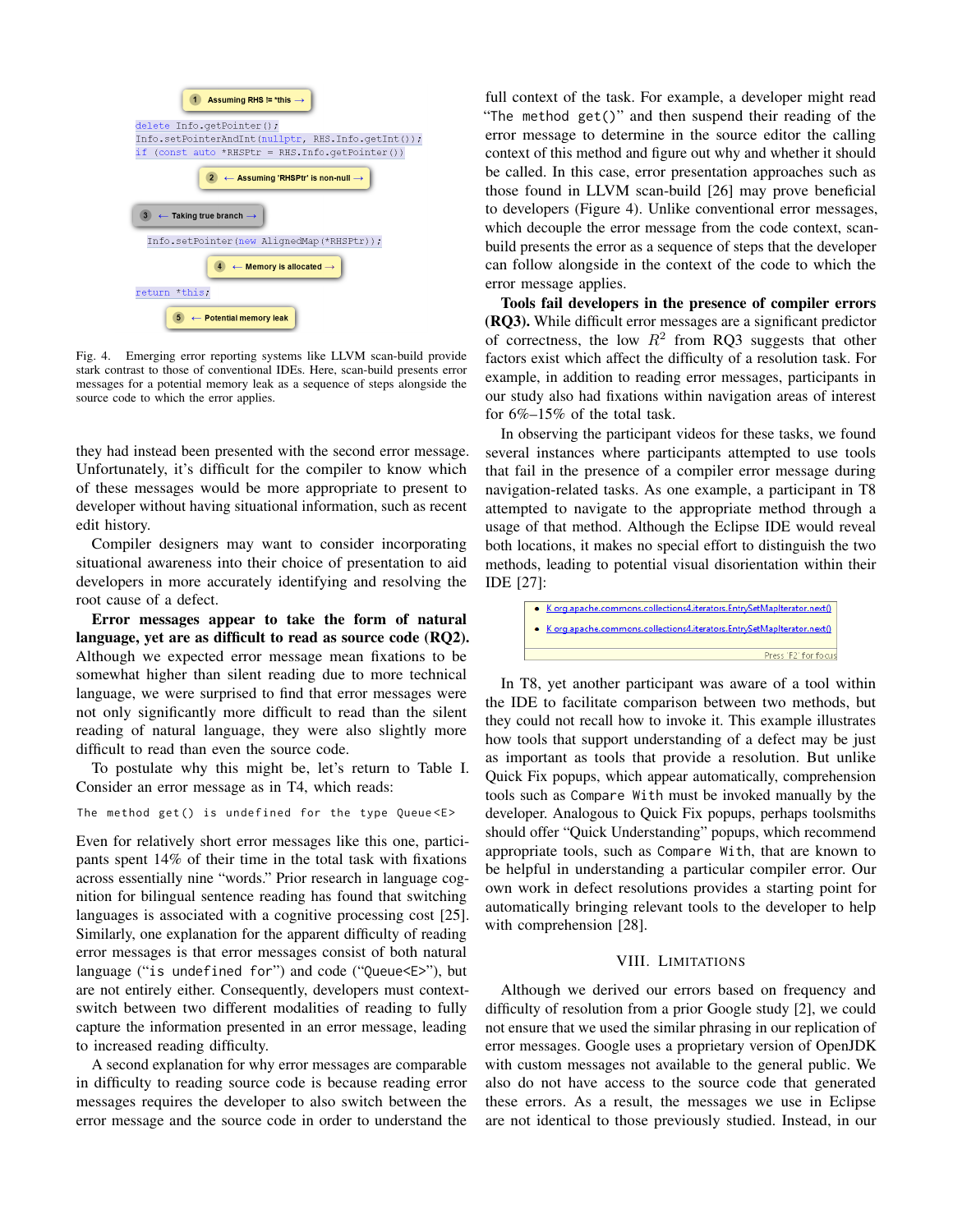study design, we seeded errors that approximate the scenario described by the original message.

We only investigated ten error messages with our participants. However, research by Seo and colleagues found that improving even the 25 of the top errors would cover over 90% of all the errors ever encountered at Google. A similar result has since been replicated for novice developers in Java [5]. Furthermore, we sampled error messages across multiple categories of defects to increase generalizability.

One construct validity issue is the accuracy of the eye tracker. We used a commodity eye tracking instrument which has a lower sample rate than professional eye tracking equipment. For example, our eye tracker did not perform well with participants with glasses, and was also sensitive to lighting conditions. The commodity eye tracker also limited our analysis to larger areas of interest; we were unable to perform line or word level analysis, which would be useful for further understanding parts of the text developers actually read. We had to discard 51 tasks due to equipment malfunction during participant sessions. An additional 79 tasks were dropped because reasonable eye tracking data was not obtainable from the participant data, even after manual offset correction.

A threat to external validity is that we used student developers in place of full-time professional developers. Although many of our participants had professional experience, these participants may not fully represent industry developers in all situations [29]. For example, it is possible that senior developers with extensive experience of their own code base would arrive at a correct solution for some tasks irrespective of the information in the message (RQ1). Although our participants rarely used error popups in their IDE (RQ2), we might expect that senior developers, again having familiarity with their code base, would utilize these on-demand information sources more frequently than the always-available problems pane. Lastly, developer effectiveness for a task and its relationship to error message revisit frequency may be less pronounced when participants have a broader range of developer experience than those in our own study (RQ3). Thus, we should be careful in generalizing our findings to all developers.

## IX. RELATED WORK

To our knowledge, this study is the first to use eye tracking to explain how developers make use of error message information to resolve defects within the IDE. In this section, we discuss related work from eye tracking studies in debugging and defect understanding. Rodeghero and colleagues used eye tracking to understand how developers summarize code; the results of their experiment were used to improve algorithms that automatically summarize code [30]. Romero and colleagues used eye tracking to understand how developers found defects in source code under different representations of the source code, such as diagrams [31]. Uwano and colleagues asked developers to perform code review tasks, during which participants had to locate defects in the code [32]. The authors identified common scan patterns in subjects' eye movements. In a partial replication of Uwano's study, Sharif and colleagues

found differences between experts' and novices' scan patterns while locating defects [33]. Bednarik and Tukiainen found that repetitive patterns of visual attention were associated with lower performance [34]. In our study, we also found that revisits to error message information is statistically significant with the probability of correctness. Like other research attempting to find patterns in debugging activities, Hejmady and Narayanan found visual pattern differences based on programming experience and familiarity with the IDE [35]. Busjahn and colleagues were interested in how novices read source code; from eye tracking, they found that experts read code less linearly than novices [36]. In our own work, we are interested, for example, in whether developers read error messages at all.

Outside of eye tracking, other studies are related to our investigation of comprehension and resolution of error messages. Researchers de Alwis and Murphy proposed a theory of visual momentum, identifying factors that may lead developers to become disoriented when exploring programs in the IDE [27]. Lawrence and colleagues present an information foraging theory on how developers debug code. They examined programmers' verbalizations and found that their debugging approaches more often concerned scent-following than hypotheses [37]. However, the use of verbalization has been found to affect the performance and decisions participants make on tasks [38].

## X. CONCLUSION

In this work, we conducted a study using eye tracking as a means to investigate if developers read error messages within the Eclipse IDE. Through distribution comparisons between source code, error messages, and prior work on silent reading, we found support that developers are reading error messages, but also found that the difficulty of reading error messages is comparable to reading source code — a cognitively demanding task. By examining developer fixations, we found that developers spend a substantial amount of time on error message areas of interest, despite the fact that most tasks had only a single error message present. An analysis of revisit times as a proxy for reading difficulty suggests that difficulty in solving a task can be attributed to difficulties in reading the error message.

The results of this study reveal several problematic areas in the way development environments today present compiler error messages to developers, and identify opportunities for toolsmiths to address these problems. The contribution of our work is that it offers an empirical justification for improving compiler error messages for developers. Stated simply: error messages matter.

#### XI. ACKNOWLEDGMENTS

This material is based upon work supported by the National Science Foundation under grant number 1217700 and 1318323. Computational resources for this study were provided through an AWS in Education Research grant from Amazon.